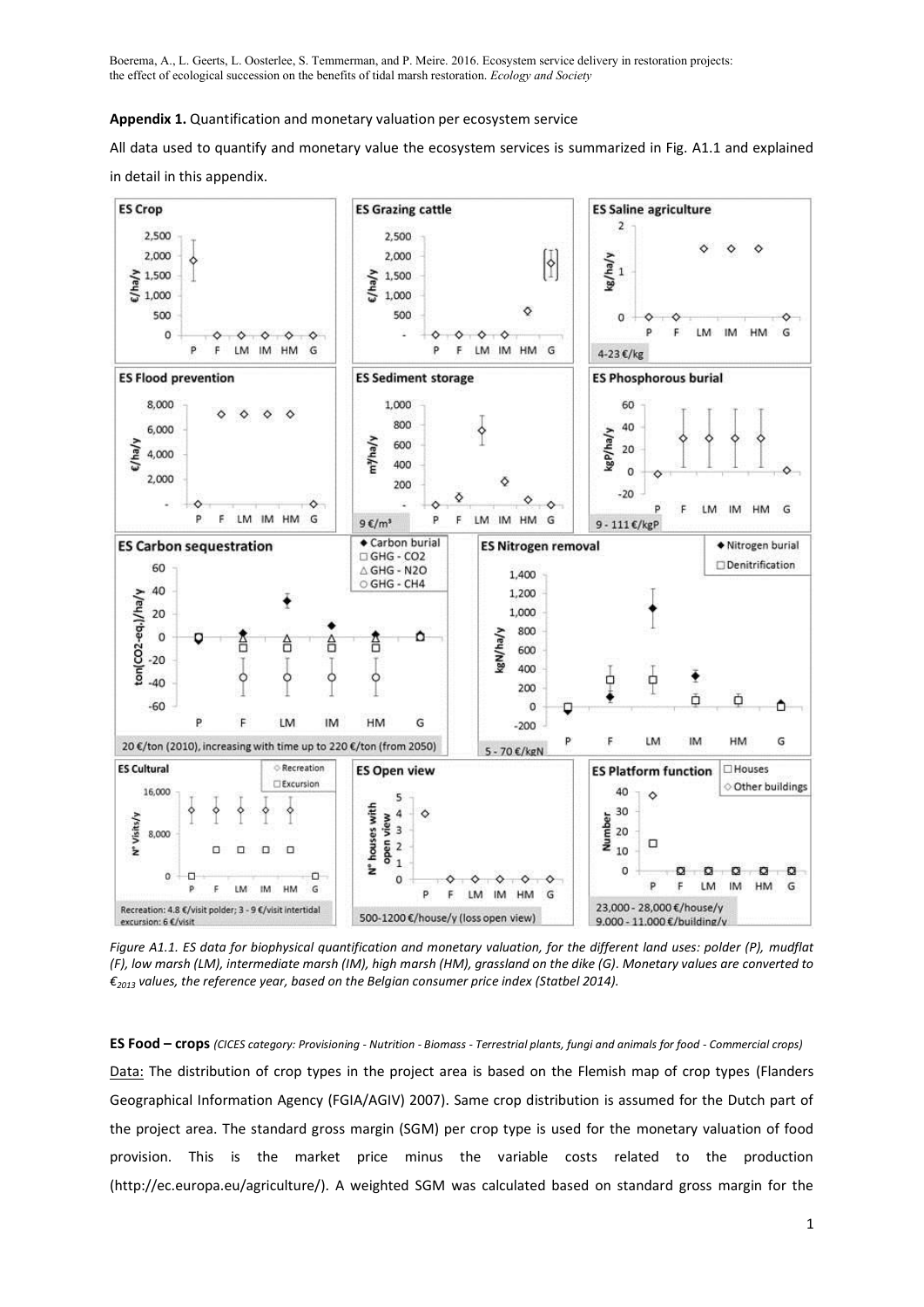main crop types present in the project area (Table A1.1), excl. subsidies, data for Flanders, average 2008-2010 [\(Liekens et al. 2012\)](#page-9-0). The weighted average SGM was converted to  $\epsilon_{2013}$  values with the Belgian consumer price index [\(Statbel 2014\)](#page-9-1): 1373 – 2402  $\epsilon_{2013}$  ha<sup>-1</sup> y<sup>-1</sup>. The crop benefit was not included in the net present value of the project to avoid double counting of the same cost (lost crop benefit and expropriation cost for the project), but it was included to compare the annual habitat values.

| Crop type               | % in the     | SGM, €2010 ha <sup>-1</sup> y <sup>-1</sup><br>(average 2008-2010) |       |
|-------------------------|--------------|--------------------------------------------------------------------|-------|
|                         | project area |                                                                    |       |
|                         |              | Min.                                                               | Max.  |
| Sugar beets             | 12%          | 1,263                                                              | 1,905 |
| Potatoes                | 23%          | 1,727                                                              | 4,259 |
| Winter wheat            | 17%          | 718                                                                | 1,233 |
| Summer wheat            | 9%           | 718                                                                | 1,233 |
| Silo maize              | 12%          | 1,003                                                              | 1,526 |
| Flax                    | 16%          | 788                                                                | 1,414 |
| other                   | 11%          | 2,666                                                              | 2,666 |
| <b>Weighted average</b> | 100%         | 1,275                                                              | 2,231 |

*Table A1.1. Calculation weighted average Standard Gross Margin (SGM) in the project area. SGM data per crop type from [\(Liekens et al. 2012\)](#page-9-0).*

**ES Food – grazing livestock** *(CICES category: Provisioning - Nutrition - Biomass - Terrestrial plants, fungi and animals for food - Landbased commercial livestock)*

Data: Grazing livestock (cattle, sheep) is a potential benefit on the high marsh. The surface of high marsh present annually changes with marsh succession, and is based on the results from the MARSED model for each scenario (Figure 2). The monetary value of livestock is the standard gross margin (SGM) for grassland and fodder land (1,245 – 1,818 € ha<sup>-1</sup> y<sup>-1</sup>, [\(Liekens et al. 2012\)](#page-9-0)). Since livestock densities on a marsh are much lower, e.g. for cattle about 0.5 head ha<sup>-1</sup> versus 1 to 2.5 head ha<sup>-1</sup> on pastures, [\(Wint and Robinson 2007,](#page-9-2) Nolte et al. [2013\)](#page-9-3), a monetary value of 600 € ha<sup>-1</sup> y<sup>-1</sup> is used. An added value for "pré-salé" meat is assumed at 10%. Discussion: Grazing livestock could also take place on the dikes, reducing the need for mowing and hence introducing grazers on the new dike will generate a double benefit: benefit from the grazers itself (100,000  $\epsilon$  y<sup>-1</sup> = 65 ha × 1,500 € ha<sup>-1</sup> y<sup>-1</sup>) and avoided maintenance cost for mowing (almost 60,000 € y<sup>-1</sup> since a large part of the maintenance cost is for mowing). This benefit is not included to calculate the net benefits of the project since livestock grazing on the dikes was not present before the project and neither is planned.

## **ES Food – Saline agriculture** *(CICES category: Provisioning - Nutrition - Biomass - Marine algae and animals for food - Edible plants from salt and brackish waters)*

Data: We assume that saline agriculture is possible on low, intermediate and high marshes. Saline agriculture is not the purpose of tidal marsh restoration projects, but extensive production of *Aster tripolium* (on high marshes) and *Salicornia* (on low marshes) takes place at very small scales in some projects for folkloric purposes (data Land van Saeftinghe, north of the project area: about 1.5 kg ha<sup>-1</sup> y<sup>-1</sup> [\(De Nocker et al. 2004\)](#page-8-0).

Monetary data: Different market prices were found for Aster tripolium: from 3 € kg<sup>-1</sup> [\(Goosen 1999\)](#page-9-4) to 19 € kg<sup>-1</sup> from the adjacent marsh Land van Saeftinghe [\(De Nocker et al. 2004\)](#page-8-0), or 4 – 23 € kg<sup>-1</sup> in  $\epsilon_{z013}$ . Market price is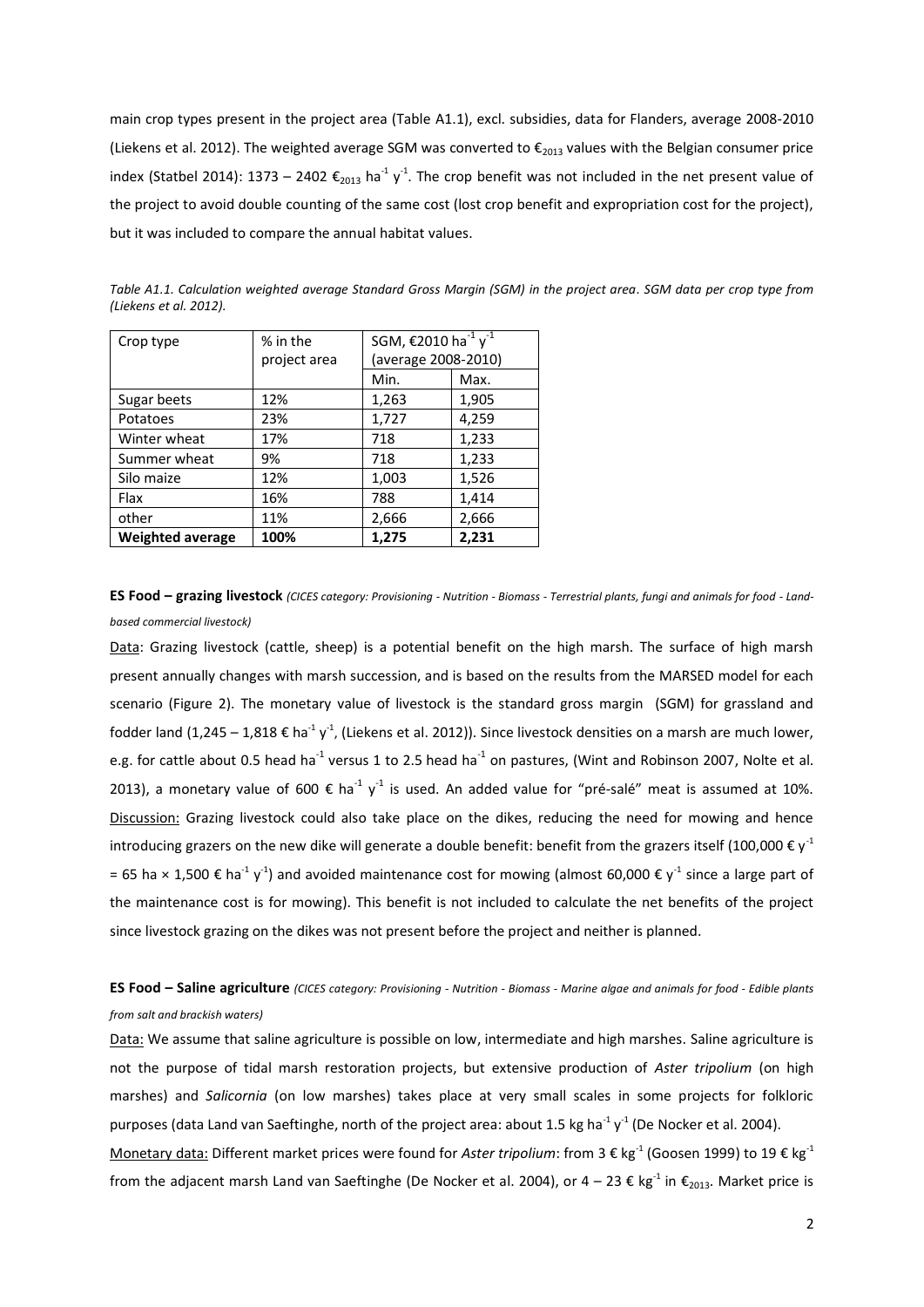not a correct monetary indicator because it includes the production cost and is hence not identifying the added value of the service. Nevertheless, it is the best data available since we were not able to find the Standard Gross Margin for *Aster tripolium* or *Salicornia*.

Discussion food provisioning: Although cropland will be lost because of the project, this does not mean that there are no possibilities for farming in the project area (livestock grazing and saline agriculture). The standard gross margin for cropland in the project area (weighted for the crop types) is comparable to the standard gross margin for grassland and fodder land, but the potential benefit of livestock grazing on a marsh is much less. Furthermore, the available area for livestock grazing after the project is limited (65 ha dike and up to 465 ha high marsh after marsh succession). The benefits of livestock grazing on the marsh and saline agriculture both depend on vegetation and hence marsh succession. This means that there is a large time gap between the lost food production from crop fields and the potential alternatives for food provision.

#### **ES Flood prevention** *(CICES category: Regulation and maintenance - Mediation of flows - Liquid flows - flood prevention)*

Data: The project is part of a larger Sigmaplan measure (Doel Prosper Hedwige polder) for which an avoided flood damage benefit of 76 million € is estimated (period 2010 and 2100, calculated based on expected flood height, damage function and replacement values) [\(Smets et al. 2005\)](#page-9-5). Since Doel polder is not a flood control area, this benefit can be allocated entirely to Prosper and Hedwige polder, the studied project area. The annual benefit is about 3 million  $\epsilon y^1$  (annuity\*: n = 90 years (until 2100), i = 4 %), and per hectare: 6,700  $\epsilon$  ha<sup>-1</sup> y<sup>-1</sup> (intertidal area 465 ha). This value was converted to  $\epsilon_{2013}$  value with the Belgian consumer price index (Statbel [2014\)](#page-9-1): 7,250 € ha<sup>-1</sup> y<sup>-1</sup>. This benefit last only for 90 years, until 2100.

Quantitative effect: The flood prevention benefit is an economic indicator, but flood prevention could also be quantified in biophysical terms. Data comes from the environmental impact assessment report of the project [\(Soresma/Antea-group et al. 2007,](#page-9-6) [Oranjewoud/Antea-group and Provincie Zeeland 2013\)](#page-9-7). The water storage capacity in the project area is estimated at  $1.2 - 6.5$  million m<sup>3</sup> per tide.

# **ES Sediment storage** *(CICES category: Regulation and maintenance - Mediation of flows - Mass flow - buffering and attenuation of mass flows (transport and storage of sediments))*

Data: Sediment storage (m<sup>3</sup> ha<sup>-1</sup> y<sup>-1</sup>) is calculated by multiplying the annual sedimentation rate (m y<sup>-1</sup>) by the surface unit (10,000 m<sup>2</sup> ha<sup>-1</sup>). Annual sedimentation rates in the project area for low/intermediate/high marshes were modeled, for a time horizon of 200 years, with the MARSED model, as described, calibrated and validated for marshes along the Schelde estuary [\(Temmerman et al. 2004\)](#page-9-8). For the mudflat habitat, not included in the MARSED model, sedimentation rate was based on the modelled sedimentation in the environmental impact assessment report of the project for which a model was used without taking into

$$
PV(i, n, R) = R \times a_{\overline{n}|i} \quad a_{\overline{n}|i} = \frac{1 - (1 + i)^{-n}}{i}.
$$

 $\overline{a}$ 

<sup>\*</sup> Annuity: continuing payment with a fixed total annual amount. The present value (PV) of an annuity is the value of a stream of payments (R), discounted by the interest rate (i) to account for the fact that payments are being made at various moments in the future (number of years: n). Present value is linear in the amount of payments, therefore the present value for payments, or rent R is: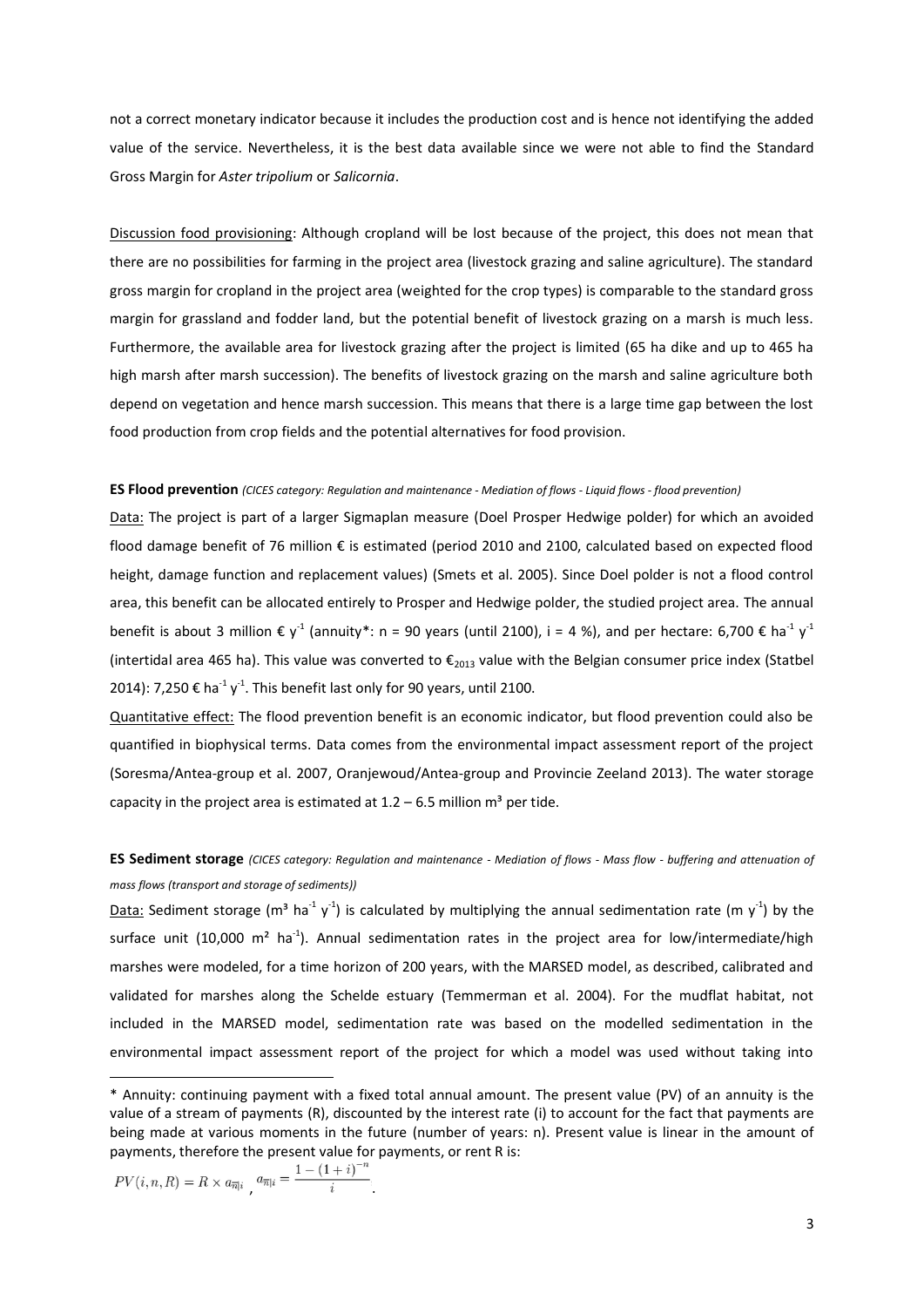account the impact of vegetation [\(Soresma/Antea-group et al. 2007\)](#page-9-6): 0.4 - 1.6 cm  $y<sup>-1</sup>$ . The monetary value is calculated as the avoided cost for maintenance dredging: about 7  $\epsilon$  m<sup>-3</sup> [\(Broekx et al. 2011\)](#page-8-1), or 8.88  $\epsilon_{2013}$  m<sup>-3</sup>. Discussion: The monetary value of sediment storage is only a rough estimate because no direct link with dredging volumes is proven. It represents the value for the society to remove sediment from the system.

**ES Climate regulation (CO2-equivalent balance)** *(CICES category: Regulation and maintenance - Maintenance of physical, chemical, biological conditions - Atmospheric composition and climate regulation – Carbon removal from the atmosphere by burial, correction for GHG emissions CO2, N2O, CH4)*

### **Carbon (C) burial**

Data cropland: Negative net carbon burial in croplands: between - 5 and - 2 ton CO<sub>2</sub>-eq. ha<sup>-1</sup> y<sup>-1</sup>., data from Flanders [\(Department of environment nature and energy \(LNE\) 2009,](#page-8-2) [Liekens 2009\)](#page-9-9) and Europe [\(Vleeshouwers](#page-9-10)  [and Verhagen 2002\)](#page-9-10).

Data intertidal area: Carbon burial capacity (ton CO2-eq. ha<sup>-1</sup> y<sup>-1</sup>) is calculated based on the annual sedimentation rate and the organic carbon content: organic C content (wt%) × sedimentation rate (cm y<sup>-1</sup>) × surface (cm<sup>2</sup> ha<sup>-1</sup>) × bulk density (kg m<sup>-3</sup>) × 3.667 (conversion ton C to ton CO<sub>2</sub>-eq.). Sediment storage per habitat type is based on the modelled sedimentation rate (see ES sedimentation storage), with a bulk density of 500 kg m<sup>-3</sup> which is the average value near the project area [\(Temmerman et al. 2004\)](#page-9-8). The 4-year (2010-2013) mean particulate organic carbon (POC) in the Schelde at the boarder measuring point (boarder between Belgium and The Netherlands, where the project is located) was used to calculate the organic carbon content (mean value 2.3%). The organic carbon content is assumed to remain constant for the long term assessment. Based on the different sedimentation rate between the five intertidal area types, we found a range from 1 to 35 tonnes CO<sub>2</sub>-eq. ha<sup>-1</sup> y<sup>-1</sup>, which matches the broad range found in the literature, when habitat types are not specified (between 2 and 23 tonnes CO<sub>2</sub>-eq. ha<sup>-1</sup> y<sup>-1</sup> [\(Middelburg et al. 1995b,](#page-9-11) [Soresma/Antea-group et al. 2007,](#page-9-6) [McLeod et al. 2011,](#page-9-12) [Adams et al. 2012,](#page-8-3) [Craft 2012\)](#page-8-4). Discussion: Carbon burial is considered as a benefit since the organic carbon is stored in the soil and hence removed from the water and air. However, it is disputable if carbon burial is sustainable, since it could be remobilized easily with erosion. However, during sea level rise marshes will grow steadily with the increase in MHWL and hence the sedimentation process will be dominant (as long as sediment is available).

Data grassland: Carbon burial in grassland about 2 ton CO<sub>2</sub>-eq. ha<sup>-1</sup> y<sup>-1</sup>., data from Europe (Vleeshouwers and [Verhagen 2002\)](#page-9-10).

Monetary data: The damage cost for CO<sub>2</sub>-eq. is expected to increase in the future (Figure A1.2): 20  $\epsilon$  ton(CO<sub>2</sub>eq.)<sup>1</sup> in 2010 to 220  $\epsilon$  ton(CO<sub>2</sub>-eq.)<sup>1</sup> in 2050 [\(De Nocker et al. 2010\)](#page-8-5). These values are based on European models and data [\(Downing et al. 2005,](#page-8-6) [Tol 2005,](#page-9-13) [Stern 2006,](#page-9-14) [Anthoff et al. 2009\)](#page-8-7) and are combined with models and information from Flanders [\(De Nocker et al. 2010\)](#page-8-5). Two methods are being used: the damage function method (doses-effect relationships) and prevention cost method (marginal reduction costs, marginal cost of management measures to prevent a 2°C increase). The resulting estimates are comparable with the results from Downing et al. [\(2005\)](#page-8-6) and de Bruyn et al. [\(2010\)](#page-8-8) and are within the minimum-maximum range from Kuik et al. [\(2009\)](#page-9-15).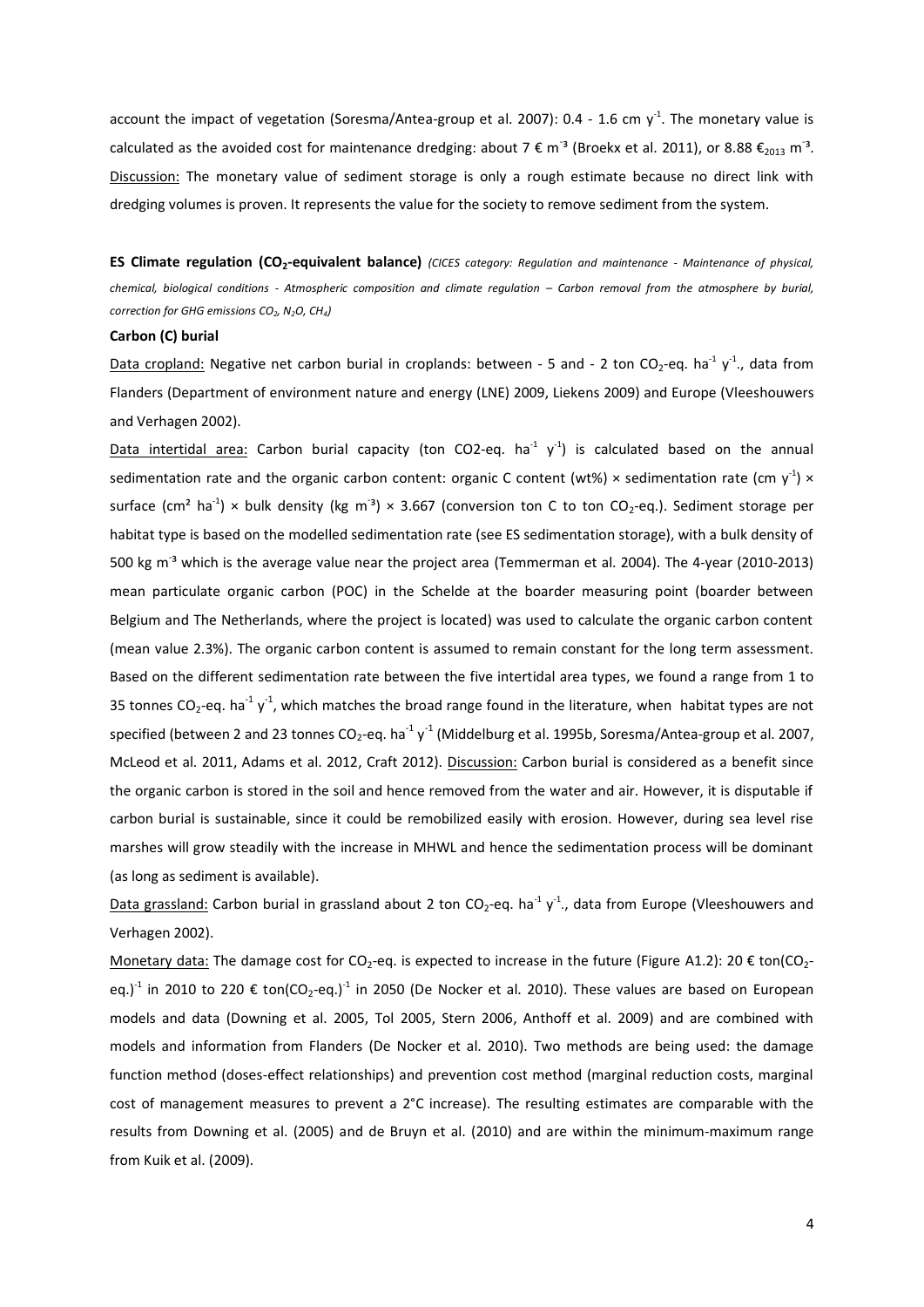

*Figure A1.2. Temporal evolution in the monetary value of CO<sup>2</sup> -eq. removal, € ton(CO<sup>2</sup> -eq.)-1 . Data from [\(De Nocker et al.](#page-8-5)  [2010\)](#page-8-5).*

### **Greenhouse gas emissions: CO2, CH<sup>4</sup> and N2O**

Carbon in the sediment is microbially transformed to other chemical species depending on the redox state of the sediment, including two important greenhouse gases carbon dioxide ( $CO<sub>2</sub>$ ) and methane ( $CH<sub>4</sub>$ ). A third important greenhouse gas is nitrous oxide ( $N_2O$ ), a by-product during nitrification and denitrification processes. All data are expressed in  $CO_2$ -equivalent and corrected for the warmth potential,  $CO_2$ : $CH_4:N_2O$  1:25: 298.

Data CO<sub>2</sub> emission cropland: The carbon released from the cropland (negative carbon burial) will be emitted as  $CO<sub>2</sub>$  and CH<sub>4</sub>. The negative effect of CO<sub>2</sub> emission as greenhouse gas is not quantified explicitly.

Data CO<sub>2</sub> emission intertidal area: emission 7 - 11 ton CO<sub>2</sub>-eq. ha<sup>-1</sup> y<sup>-1</sup>, data intertidal sediment at Doel (close to project area) [\(Middelburg et al. 1995b\)](#page-9-11).

Data CO<sub>2</sub> emission grassland: no data found

Data CH<sub>4</sub> emission cropland: The carbon released from the cropland (negative carbon burial) will be emitted as  $CO<sub>2</sub>$  and CH<sub>4</sub>. The negative effect of CH<sub>4</sub> emission as greenhouse gas is not quantified explicitly.

Data CH<sub>4</sub> emission intertidal area: emission 18 - 51 ton CO<sub>2</sub>-eq. ha<sup>-1</sup> y<sup>-1</sup>, data intertidal sediment at Doel (close to project site) [\(Middelburg et al. 1995b\)](#page-9-11). Since this data is from the same area as the project site, the negative relationship with salinity (methane emission less in more saline areas) is taken into account. The large range represents the natural variation caused by the many environmental factors that have an influence. This also explains why it is hard to differentiate between mudflats and marshes: on the one hand is the emission higher in anoxic conditions (in mudflats) [\(Jenkins et al. 2010\)](#page-9-16), but on the other hand also higher in regions with rooted plants that can inject labile organic matter at depths where methanogenesis occurs (in marshes) [\(Abril and](#page-8-9)  [Borges 2005\)](#page-8-9).

Data  $CH_4$  emission grassland: no data found

Data N<sub>2</sub>O emission cropland: no data found

Data N<sub>2</sub>O emission intertidal area: emission 0.87 ton CO<sub>2</sub>-eq. ha<sup>-1</sup> y<sup>-1</sup>, data intertidal sediment at Doel (close to project area) [\(Middelburg et al. 1995a\)](#page-9-17).

Data N<sub>2</sub>O emission grassland: no data found

### **CO2-equivalent balance**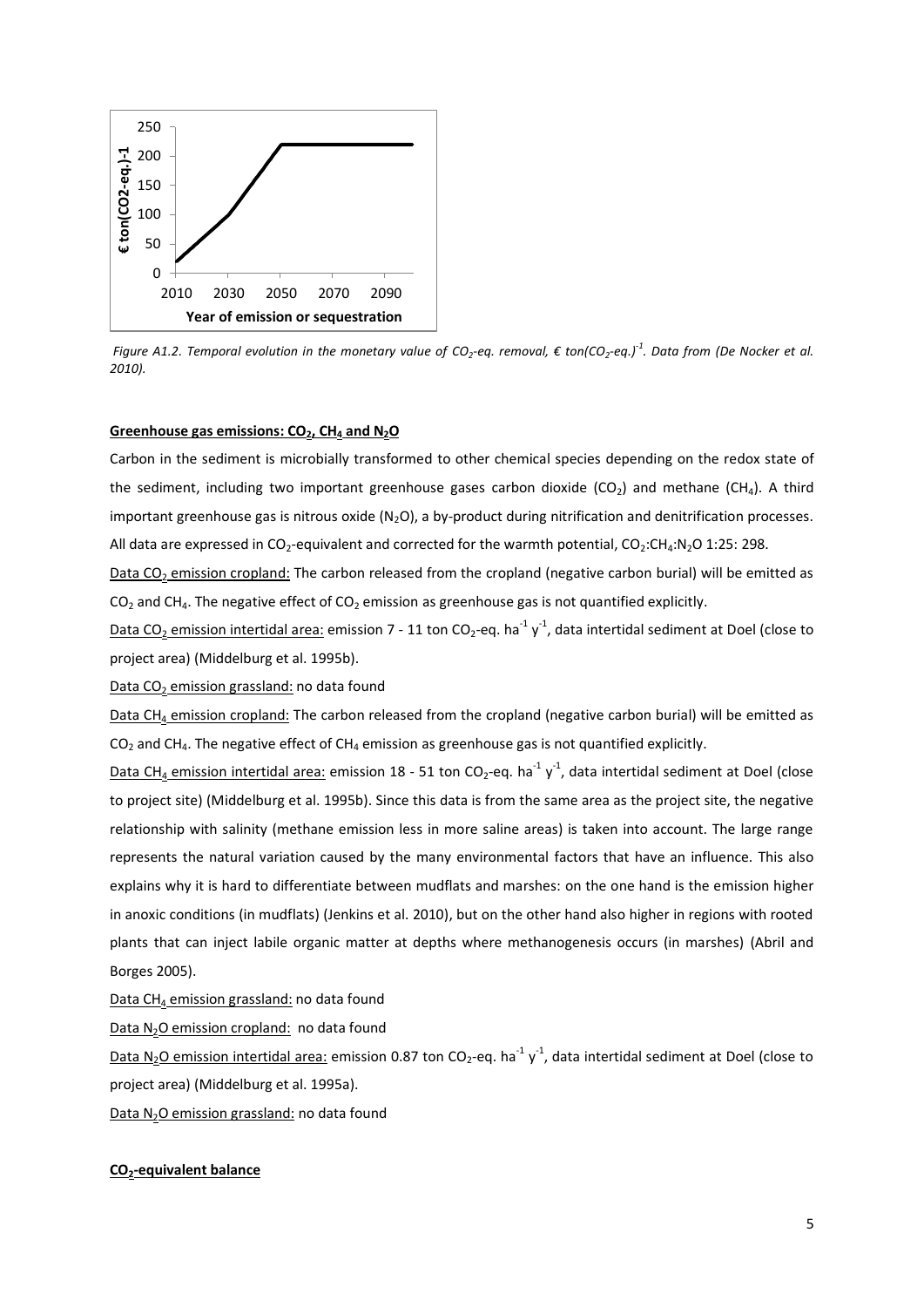Climate regulation (CO<sub>2</sub>-equivalent balance) is the benefit of carbon burial corrected for emissions of greenhouse gasses (GHG) including  $CO<sub>2</sub>$ , N<sub>2</sub>O and CH<sub>4</sub>. For the five sub habitats of the intertidal area, the net  $CO<sub>2</sub>$ -equivalent balance is negative mainly due to the high negative impact from methane emission. However, in more saline areas the net carbon burial in a tidal marsh restoration area could be positive despite the large negative impact of greenhouse gas emissions (Adams et al. [\(2012\)](#page-8-3). Due to a (slightly) negative CO<sub>2</sub>-equivalent balance for this project, a lower or even zero monetary CO<sub>2</sub>-equivalent value has a positive impact on the long term benefits of the project. Given the global climate problems, a higher  $CO<sub>2</sub>$ -equivalent value can also be expected and would lead to a larger negative effect of the project. Only with a very strong increase in the  $CO<sub>2</sub>$ equivalent value (200 % above the expected value), the long term benefits of the project will start decreasing but will still be higher than the investment cost (Appendix 2). A similar result is found for  $CH_4$  emission. If the  $CH<sub>4</sub>$  emission would be higher (200 % above the expected value), the result is much lower but still beneficial.

## **ES Nitrogen cycle** *(CICES category: Regulation and maintenance - Mediation of waste, toxics and other nuisances - Soil and water quality - Water purification, oxygenation and nutrient regulation)*

#### **Nitrogen (N) burial**

Data cropland: Nutrient surplus from cropland in Flanders is legislated: max. - 90 kg(N) ha<sup>-1</sup> y<sup>-1</sup> for cropland on polder clay. However, the soil balance for agriculture in Flanders for 2011 gives a surplus of 25 - 57 kg(N) ha<sup>-1</sup> y  $1$  [\(De Nocker et al. 2004,](#page-8-0) [Platteau et al. 2014\)](#page-9-18), which is better than the legal maximum nitrogen (N) surplus. The amount of 25-57 kg(N) ha<sup>-1</sup> y<sup>-1</sup> is used in the analysis as negative effect for cropland since this will leach to surface water. Discussion: For some effects it is disputable whether it is really a service from the ecosystem or an effect due to human interference. For example when using animal manure as fertiliser on crop fields it could be argued that the crop field treats the animal manure (resulting in avoided treatment costs and hence an ecosystem benefit from the crop field), but on the other hand using any form of fertiliser in large amounts causes nutrient pollution towards the water bodies (negative effect). In this study only the negative effect of nutrient leaching is included.

Data intertidal area: Nitrogen is removed from the water when buried in the intertidal area. N burial (kg(N) ha<sup>-1</sup>  $y^{-1}$ ) is calculated with sediment storage (m<sup>3</sup> ha<sup>-1</sup> y<sup>-1</sup>), bulk density (kg m<sup>-3</sup>) and organic N content (wt %). Sediment storage per habitat type is based on the modelled sedimentation rate (see ES sedimentation storage), with a bulk density of 500 kg m<sup>-3</sup> which is the average value near the project area (Temmerman et al. [2004\)](#page-9-8). The 4-year (2010-2013) mean particulate nitrogen (PN) in the Schelde at the boarder measuring point (boarder between Belgium and The Netherlands, where the project is located) was used to calculate the organic nitrogen content (mean value 0.28%). The organic nitrogen content is assumed to remain constant for the long term assessment. Based on the different sedimentation rate between the five intertidal area types, we found a range from 45 to 1250 kg(N) ha<sup>-1</sup> y<sup>-1</sup>, which is a much broader range compared to the range given in the literature where the sub-habitat types are not specified (150 - 250 kg(N) ha<sup>-1</sup> y<sup>-1</sup>, [\(Middelburg et al. 1995a,](#page-9-17) [Dettmann 2001,](#page-8-10) [Broekx et al. 2011\)](#page-8-1)). Discussion: Also for nitrogen burial it is disputable if this is a long term and sustainable benefit since it could be remobilized easily with erosion. However, during sea level rise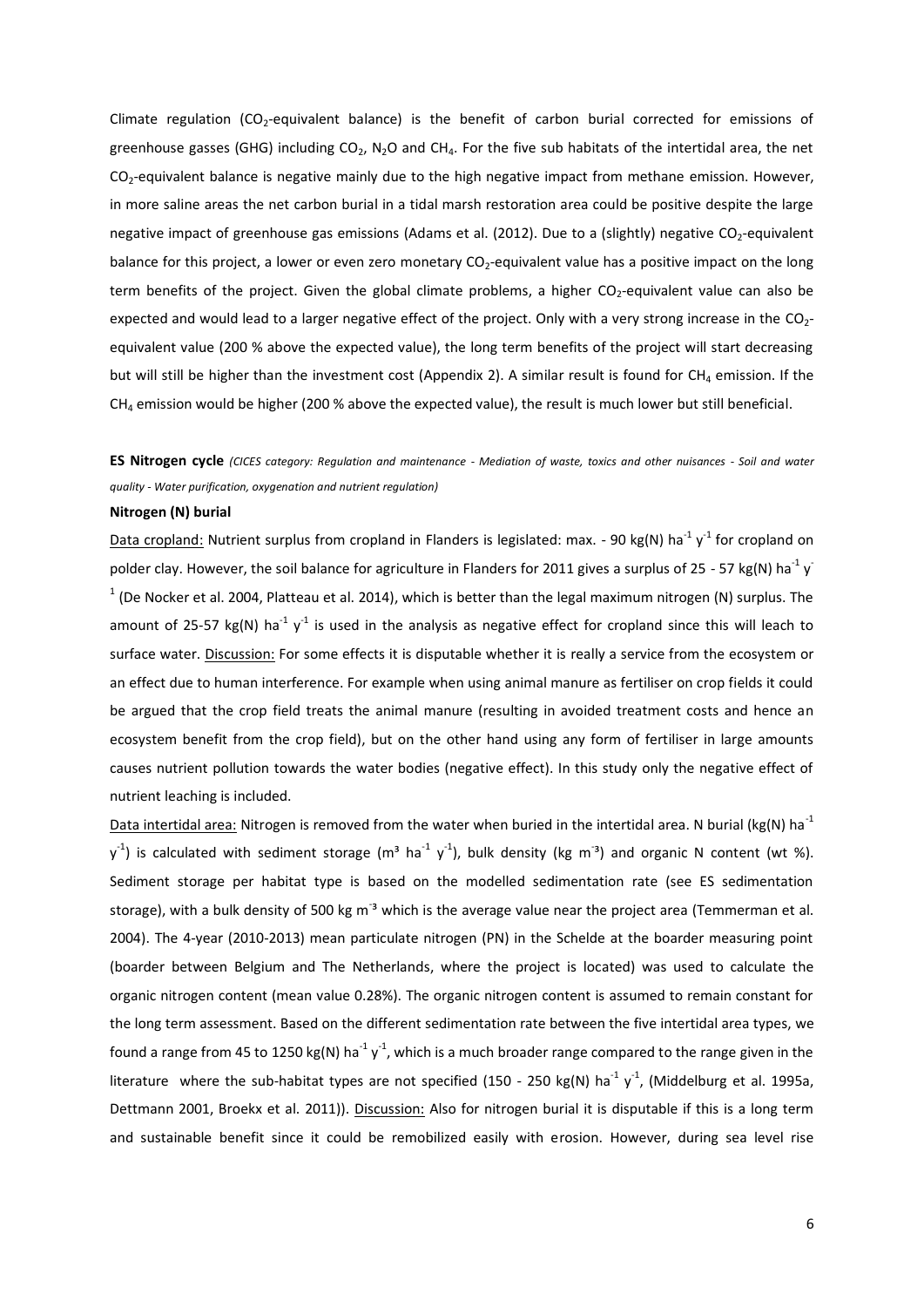marshes will grow steadily with the increase in MHWL and hence the sedimentation process will be dominant (as long as sediment is available).

Data grassland: Nitrogen burial ranges between 15 and 55 kg (N) ha $^{-1}$  y<sup>-1</sup> [\(Ruijgrok 2006,](#page-9-19) [Billen et al. 2009\)](#page-8-11).

Monetary value for nitrogen removal: The economic value of nitrogen removal is calculated with the shadow price: the marginal cost of a (technical) measure that would be needed to achieve the water quality target but that could be avoided due to the restoration measure. As long as the water quality target is not met, the economic value of nitrogen removal will increase rather than decrease. Since many measures to improve water quality were already taken, further measures that need to be taken today and in the future to reach the water quality targets are much more expensive. Therefore the estimate based on an international literature review is used: 5 - 65 € kg(N)<sup>-1</sup> [\(Liekens et al. 2012\)](#page-9-0), or 5 - 70 € kg(N)<sup>-1</sup> in €<sub>2013</sub>. <u>Discussion:</u> The benefit of nutrient removal depends on the demand for water quality improvement, the distance between the chemical water quality and the target for the estuary. For both nitrogen and phosphorous in the Schelde estuary, water quality does not comply with the European Water Framework Directive (Council Directive 2000/60/EC). For the long term analysis, this condition is considered to be constant and hence nutrient burial will remain a benefit. However, it is hoped that at a certain moment the water quality targets will be reached in the estuary (non-harmful level) and then nutrient removal becomes an option value (it will give a benefit in the future every time the nitrogen input increases). Before that time, it will remain an important benefit and it is also possible to argue that water quality targets will get stronger in the future rather than the opposite.

### **Nitrogen removal by denitrification**

#### Data cropland: no data

Data intertidal area: Denitrification is difficult to predict, because it depends on many local conditions. A broad range between 0 and 437 kg(N) ha<sup>-1</sup> y<sup>-1</sup> was found, with an average of 140 kg(N) ha<sup>-1</sup> y<sup>-1</sup> at Doel (close to the project area) [\(Middelburg et al. 1995a\)](#page-9-17) and an average of 107 kg(N) ha<sup>-1</sup> y<sup>-1</sup> for salt marshes (Broekx et al. [2011\)](#page-8-1). It is important to take local values as it depends on many factors that change along the salinity gradient in estuaries, among which sediment texture, organic nitrogen content of the sediment, delivery of substrate (nitrate) and the presence of oxic/anoxic boundary layers. Based on the knowledge that denitrification is higher in un-vegetated zones compared to vegetated zones (due to the difference in inundation and hence in oxic/anoxic conditions), following values are used: 140 - 437 kg(N) ha<sup>-1</sup> y<sup>-1</sup> for mudflat and low marsh, and 0 -140 kg(N) ha<sup>-1</sup> y<sup>-1</sup> for intermediate and high marsh. Like for nitrogen burial, also denitrification might change over the time period studied, as nitrate and organic nitrogen content in sediments might decrease over time as more water quality measures are taken.

Data grassland: no data found.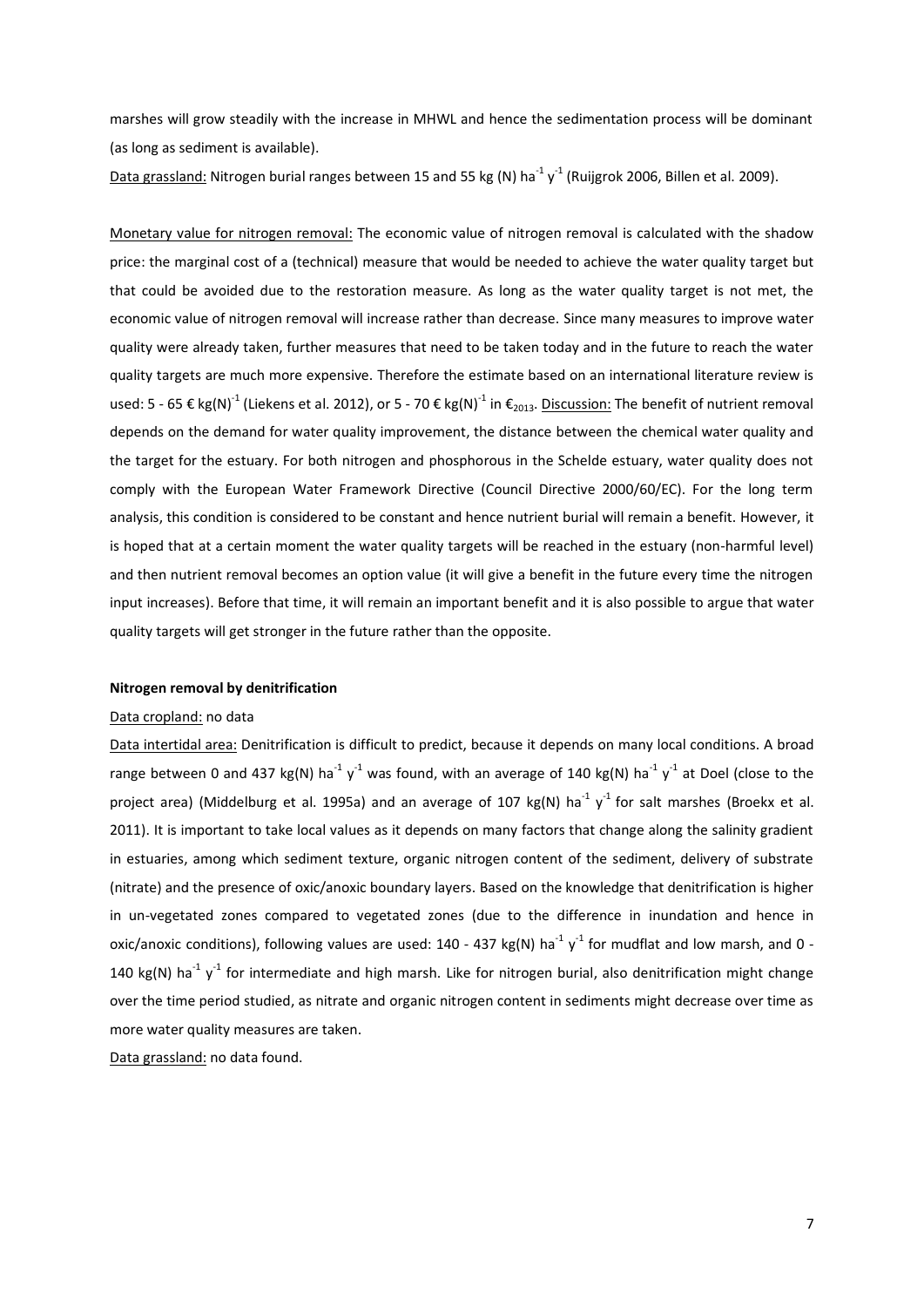**ES P-burial** *(CICES category: Regulation and maintenance - Mediation of waste, toxics and other nuisances - Soil and water quality - Water purification, oxygenation and nutrient regulation)*

Data cropland: Likewise for N burial: legal maximum phosphorus (P) surplus cropland Flanders is - 3.6 kg(P) ha<sup>-1</sup>  $y^1$ . The soil balance for agriculture in Flanders (2011) gives a surplus of 2 kg(P) ha<sup>-1</sup> y<sup>-1</sup> [\(Platteau et al. 2014\)](#page-9-18), which is better than the legal maximum phosphorus (P) surplus for cropland in Flanders (3.6 kg(P) ha<sup>-1</sup> y<sup>-1</sup>). The amount of 2 kg(P) ha<sup>-1</sup> y<sup>-1</sup> is used in the analysis.

Data intertidal area: Phosphorous is removed from the water when buried in the intertidal area. A literature review for potential P burial in saltmarshes gives a range between 4 and 56 kg(P) ha<sup>-1</sup> y<sup>-1</sup> [\(Vymazal 2007,](#page-9-20) Broekx [et al. 2011,](#page-8-1) [Adams et al. 2012\)](#page-8-3). Discussion: Also for phosphorous burial it is disputable if this is a long term and sustainable benefit since it could be remobilized easily with erosion. However, during sea level rise marshes will grow steadily with the increase in MHWL and hence the sedimentation process will be dominant (as long as sediment is available).

Data grassland: P burial is estimated at 1.3 kg(P) ha<sup>-1</sup> y<sup>-1</sup> [\(Ruijgrok 2006\)](#page-9-19).

Monetary value: Technical measures for water treatment could be avoided: value 8 - 103 € kg(P)<sup>-1</sup> (Liekens et [al. 2012\)](#page-9-0), or 8.6 - 111 € kg(P)<sup>-1</sup> in  $\epsilon_{\rm 2013}$ .

**ES Recreation** *(CICES category: Physical and intellectual interactions with biota, ecosystems and land-&seascapes - Natural environment suitable for non-excludable outdoor activities - Landscape for outdoor recreation)*

Data: Number of potential recreants (e.g. waking and cycling on the new dike) is assumed to remain constant before and after the project (although we assume that an intertidal area will attract more tourists and recreants from abroad). Data is derived from estimations in the adjacent Land van Saeftinghe intertidal nature area (ca. 15,000 per year) and cycle renting nearby (10,000 per year, Bike rent at Doel) [\(Soresma/Antea-group](#page-9-6)  [et al. 2007,](#page-9-6) [Oranjewoud/Antea-group and Provincie Zeeland 2013\)](#page-9-7). This equals to a range of 22 to 32 visits ha<sup>-1</sup>  $y^1$  for the 465 ha new intertidal area. The economic value for visiting a farmland is estimated at 4.8  $\epsilon$  visit<sup>-1</sup> and a marine and coastal area 4.6  $\epsilon$  visit<sup>-1</sup> with a range from 3 to 9  $\epsilon$  visit<sup>-1</sup> [\(Liekens et al. 2012\)](#page-9-0). These values are taken from a meta-analysis study, including the travel cost method and willingness-to-pay method to estimate the welfare value of a visit to green spaces [\(Bateman et al. 2014,](#page-8-12) [Sen et al. 2014\)](#page-9-21).

**ES Excursion** *(CICES category: Physical and intellectual interactions with biota, ecosystems and land-&seascapes - Natural environment suitable for non-excludable outdoor activities - Natural landscapes and species for nature experience and education)*

Data: A number of 5.000 visits to the project area in an excursion is assumed based on the excursion numbers of the adjacent Land van Saeftinghe (12,000 – 18,000 visits  $y^{-1}$ ) and the fact that they have to refuse applicants to protect the area and because of shortage of guides [\(Soresma/Antea-group et al. 2007\)](#page-9-6). The economic impact is calculated with the fee of  $6 \epsilon$  per visitor for excursions in Land van Saeftinghe (www.hetzeeuwselandschap.nl, consulted on 4/4/2013).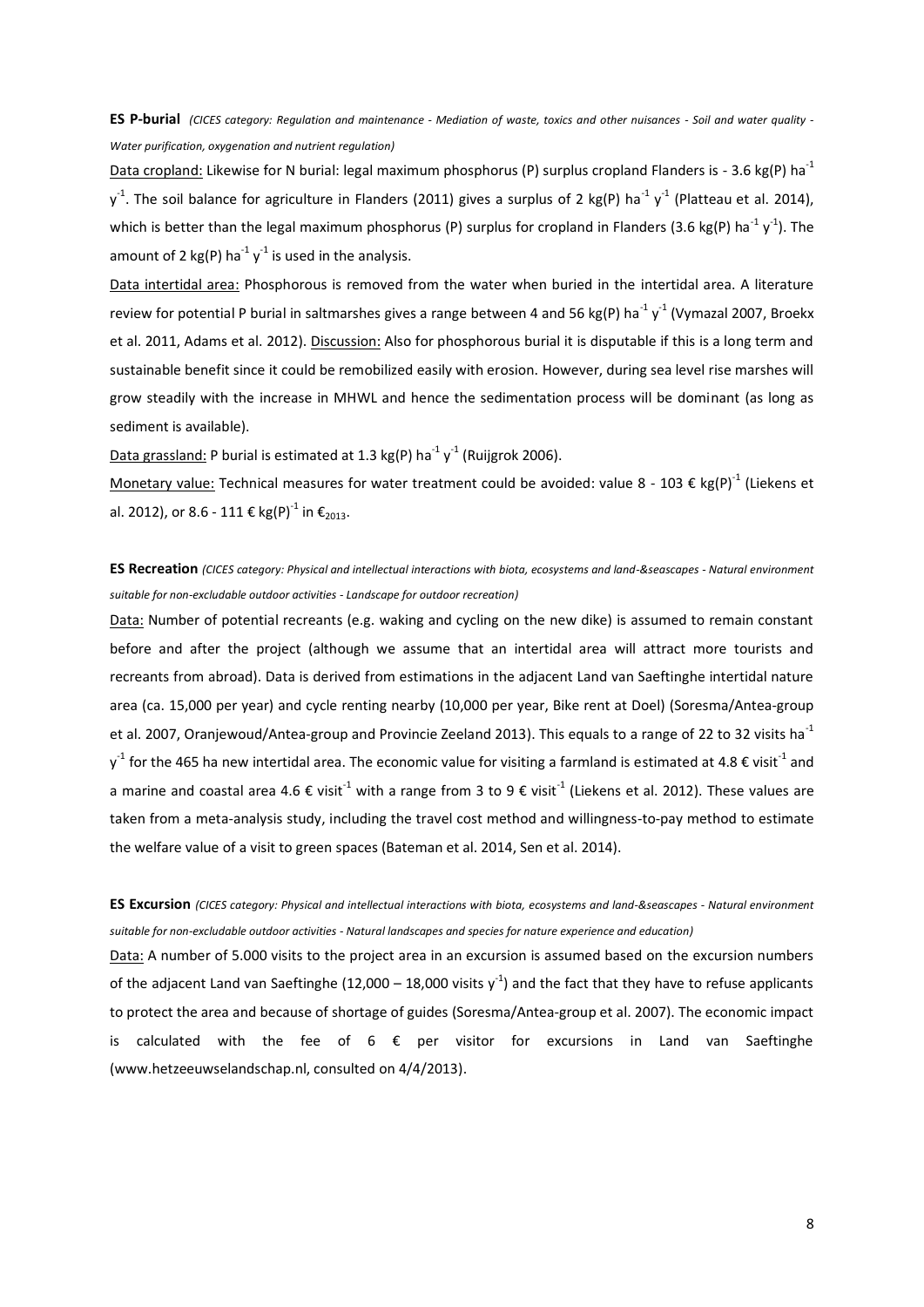## **ES Open view - visual intrusion** *(CICES category: Physical and intellectual interactions with biota, ecosystems and land-&seascapes - Natural surroundings of build-up areas - Natural surroundings around buildings for living, working and studying)*

Data: According to the environmental impact assessment report of the project, 4 houses will be hindered by the new dike [\(Soresma/Antea-group et al. 2007\)](#page-9-6). The economic impact of visual intrusion is the annual loss of the added value of open space (6% - 12%, [\(Luttik 2000\)](#page-9-22)) on housing prices (mean value for Flanders: 125,000 – 150,000 € house<sup>-1</sup>, [\(Coppens 2010\)](#page-8-13)), giving a value of 500 – 1,200 €<sub>2013</sub> house-1 y-1 (18 y, 1.2%). This benefit only last for 18 years.

## **ES platform function for houses and other buildings** *(Platform function for anthropogenic constructions - residential houses and other buildings)*

Data: According to the environmental impact assessment report, 14 houses and 38 other buildings has to disappear in the project area [\(Soresma/Antea-group et al. 2007\)](#page-9-6). The economic impact is estimated with the expropriation value for the houses (375,000  $\epsilon$  per house) and other buildings (150,000  $\epsilon$  per house), with 10% transaction costs and +/- 10% uncertainty range [\(Scheltjens et al. 2013\)](#page-9-23). Both benefits in the polder are not included in the net benefits of the project to calculate the net present value of the project (to avoid double counting of the same cost: lost platform function and expropriation cost for the project).

## **References Appendix 1**

- <span id="page-8-9"></span>Abril, G. and A. Borges. 2005. Carbon Dioxide and Methane Emissions from Estuaries. Pages 187-207 *in* A. Tremblay, L. Varfalvy, C. Roehm, and M. Garneau, editors. Greenhouse Gas Emissions — Fluxes and Processes. Springer Berlin Heidelberg.
- <span id="page-8-3"></span>Adams, C. A., J. E. Andrews, and T. Jickells. 2012. Nitrous oxide and methane fluxes vs. carbon, nitrogen and phosphorous burial in new intertidal and saltmarsh sediments. Science of the Total Environment **434**:240-251.
- <span id="page-8-7"></span>Anthoff, D., C. Hepburn, and R. S. J. Tol. 2009. Equity weighting and the marginal damage costs of climate change. Ecological Economics **68**:836-849.
- <span id="page-8-12"></span>Bateman, I., A. Harwood, D. Abson, B. Andrews, A. Crowe, S. Dugdale, C. Fezzi, J. Foden, D. Hadley, R. Haines-Young, M. Hulme, A. Kontoleon, P. Munday, U. Pascual, J. Paterson, G. Perino, A. Sen, G. Siriwardena, and M. Termansen. 2014. Economic Analysis for the UK National Ecosystem Assessment: Synthesis and Scenario Valuation of Changes in Ecosystem Services. Environmental and Resource Economics **57**:273-297.
- <span id="page-8-11"></span>Billen, G., V. Thieu, J. Garnier, and M. Silvestre. 2009. Modelling the N cascade in regional watersheds: The case study of the Seine, Somme and Scheldt rivers. Agriculture, Ecosystems & Environment **133**:234-246.
- <span id="page-8-1"></span>Broekx, S., S. Smets, I. Liekens, D. Bulckaen, and L. De Nocker. 2011. Designing a long-term flood risk management plan for the Scheldt estuary using a risk-based approach. Natural hazards **57**:245-266.
- <span id="page-8-13"></span>Coppens, M. 2010. Research on housing trends and housing needs within the province of Antwerp, End

report (in Dutch only). Page 127. Province Antwerp, department Spatial Planning.

- <span id="page-8-4"></span>Craft, C. B. 2012. Tidal freshwater forest accretion does not keep pace with sea level rise. Global Change Biology **18**:3615-3623.
- <span id="page-8-8"></span>de Bruyn, S., M. Korteland, A. Markowska, M. Davidson, F. de Jong, M. Bles, and M. Sevenster. 2010. Shadow Prices Handbook: Valuation and weighting of emissions and environmental impacts Delft, CE Delft.
- <span id="page-8-0"></span>De Nocker, L., S. Broekx, and I. Liekens. 2004. Wetlands in the Schelde estuary. An assessment of costs and benefits. Final report and attachments (Translated from the Dutch). Studies commissioned by Proses. Flemish Institute for Technological Research (VITO), Mol, Belgium.
- <span id="page-8-5"></span>De Nocker, L., H. Michiels, F. Deutsch, W. Lefebvre, J. Buekers, and R. Torfs. 2010. Updating the external environmental damage costs for Flanders, relating to air pollution and climate change (in Dutch only). Study commissioned by MIRA, Environmental report department Flanders MIRA/2010/03; 122 pp., [www.milieurapport.be.](http://www.milieurapport.be/) Flemish environment agency, Mechelen, Belgium.
- <span id="page-8-2"></span>Department of environment nature and energy (LNE). 2009. Organic dust: key to soil fertility (in Dutch only). Department of environment, nature and energy (LNE), Brussels, Belgium.
- <span id="page-8-10"></span>Dettmann, E. 2001. Effect of water residence time on annual export and denitrification of nitrogen in estuaries: A model analysis. Estuaries **24**:481-490.
- <span id="page-8-6"></span>Downing, T. E., D. Anthoff, B. Butterfield, M. Ceronsky, M. Grubb, J. Guo, C. Hepburn, C. Hope, A. Hunt, A. Li, A. Markandya, S. Moss, A. Nyong, R. S. J. Tol.,